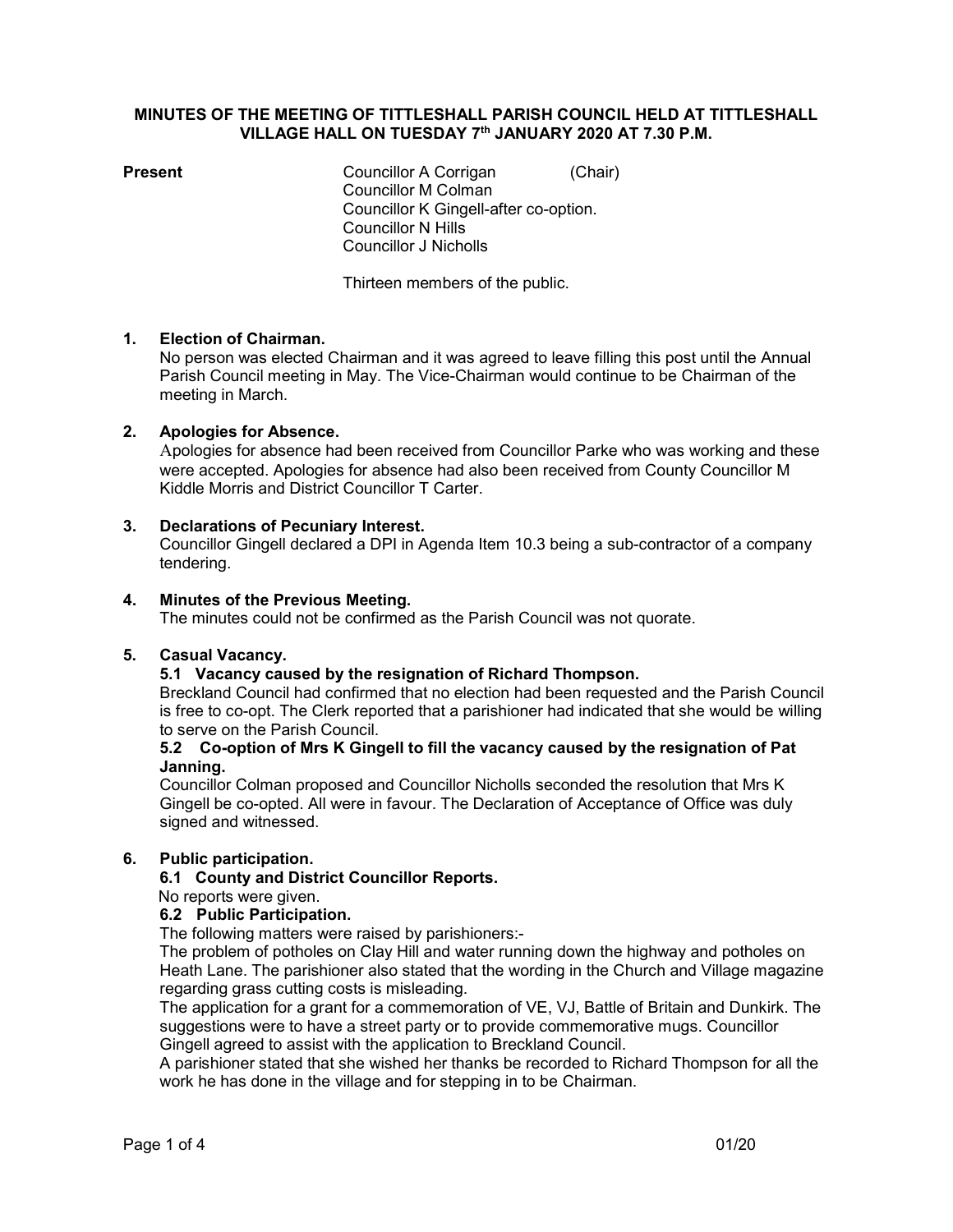It was suggested that Norfolk County Council be contacted to side out Heath Lane as it may be possible to gain a further 2 metres of carriageway which would assist with the problems with the verges.

The Tittleshall sign needs maintenance and Councillor Corrigan will check this and it may be possible to apply for a grant from Breckland Council for this.

# 7. Matters to report.

# 7.1 Emergency Plan.

Councillor Corrigan reported as follows: -

 The current C.E.P. has been kept in electronic format by the Deputy Co-ordinator. Unfortunately, the computer on which the information was stored, crashed and it has not been possible to retrieve the information. Hard copies are kept in the emergency boxes so fortunately, the information is available in this format. I have recently started to transcribe the information from my hard copy onto my computer, taking the opportunity to revise it. On completion I will circulate it and this will ensure soft copy is not lost again. This electronic copy can be amended.

Emergency contact details have been updated.

 Investigating whether newcomers to the village are willing to be Area Volunteers and this needs help from all Councillors.

# 7.2 Matters to report not covered by the agenda.

No matters were raised.

# 7.3 Millennium Green Sub-Committee.

# 7.3.1 Composition.

 It was agreed that the Millennium Sub-Committee would comprise Mark Hardy as Chairman and David Levy and Michael Taylor would be members. The Chairman stated that he would have a structured approach to the maintenance and he has already 16 volunteers who would assist with maintenance. It was agreed that the Chairman could spend up to £100 on repair equipment without referring to the Parish Council.

# 7.3.2 Report

The Chairman would report to the Parish Council at each meeting.

# 7.4 Play Equipment.

It was agreed that a reminder needs to be sent to all in the parish as to what is available and it may be a good idea to have a day when the equipment is all used as happened previously.

# 8. Highways.

# 8.1 Report on Matters raised at the last meeting.

The Clerk had reported a large hole on Tittleshall Road and the County Councillor had taken this forward as a priority. A pothole outside Manor Farm had also been reported. The finger post at the junction of Church Lane and Fakenham Road had been repaired. The Clerk had contacted the County Councillor to assist in getting 30 mph signs on the gateways and the flooding at Pear Tree Corner. There had been a complaint that HGVs were using the High Street and the only vehicles the parishioners present at the meeting had seen were those for the chicken farm.

# 6.2 New Problems.

The only additional problems to those raised in the public part of the meeting was that there are many white lines that need refreshing and the Clerk explained that these would not be done until April.

# 6.3 Footpaths.

The Clerk had reported again the problem with the path through Godwick and the footbridge at the Church Lane end of FP2

# 9. Planning.

# 9.1 Applications.

# 9.1.1 3PL/2019/1544/HOU-10 High Street-conversion and extension of an existing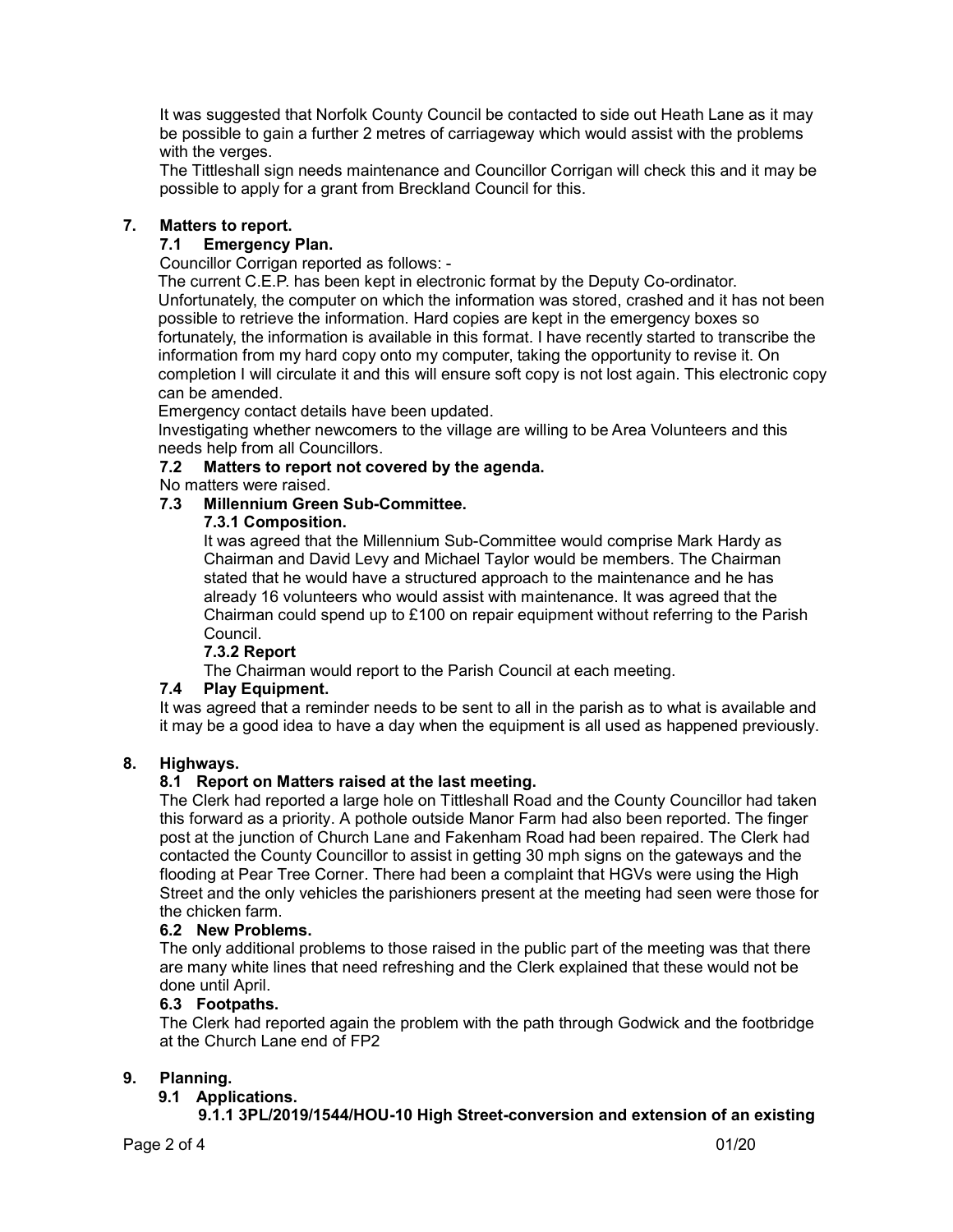#### outbuilding into a 1-bedroom annex.

This is a renewal of an extinct planning application.

 Councillor Corrigan proposed and Councillor Nicholls seconded the resolution that no objection be raised. All were in favour.

 9.2 Decisions. 9.2.1 3PL/2019/1203/F-Courtney House Care Home Fakenham Road-proposed new access to the north of the site onto High Street. Refused.

#### 10. Finance.

# 10.1 Budgets.

The budget sheets had been circulated. Councillor Nicholls proposed and Councillor Colman seconded the resolution that these be approved. All were in favour.

#### 10.2 Balances and Cheques for authorisation.

Councillor Hills proposed and Councillor Nicholls seconded the resolution that the balances and cheques for authorisation be approved. All were in favour.

# Balances :-

|                     | <b>Community Account</b>                 |         |
|---------------------|------------------------------------------|---------|
| Balance at 30 09 19 |                                          | 3653.45 |
| Plus                |                                          | 0.00    |
|                     |                                          | 3653.45 |
| Less                | Cheques authorised 03 09 19-13.06        |         |
|                     | Cheques authorised 05 11 19-1356.28      | 1369.34 |
| Balance at 30 11 19 |                                          | 2284.11 |
| Less                | Unpresented cheques authorised 02 07 19- | 12.00   |
| Balance at 01 12 19 |                                          | 2272.11 |
|                     | <b>Business Saver Account</b>            |         |
|                     | Balance at 27 09 19                      | 513.27  |
| Plus.               | Interest                                 | 0.26    |
|                     | Balance at 30 12 19                      | 513.53  |

Amount available for Section 137 : 328x£7.57 =£ 2482.96 Spend to Date : £0.00 Cheques for authorisation:

| 1036 | <b>B</b> J Leigh                | <b>Contract November and</b> | 515.48  |
|------|---------------------------------|------------------------------|---------|
|      |                                 | December 644.28 Less         |         |
|      |                                 | PAYE 128.80                  |         |
| 1037 | <b>Tittleshall Village hall</b> | Hall hire                    | 12.00   |
| 1038 | <b>HMRC</b>                     | <b>PAYE</b>                  | 128.80  |
| 1039 | <b>Beetley Parish Council</b>   | 25% of membership to SLCC    | 40.25   |
| 1040 | <b>BB Garden Services</b>       | Grass cutting                | 1512.00 |

#### 10.3 Grass Cutting Contract.

Councillor Gingell withdrew from the meeting.

 The Chairman outlined the costs of the two grass cutting quotations received and stated that as one was nearly three times the cost of the other it would be imprudent to accept the larger quotation.

The meeting was adjourned.